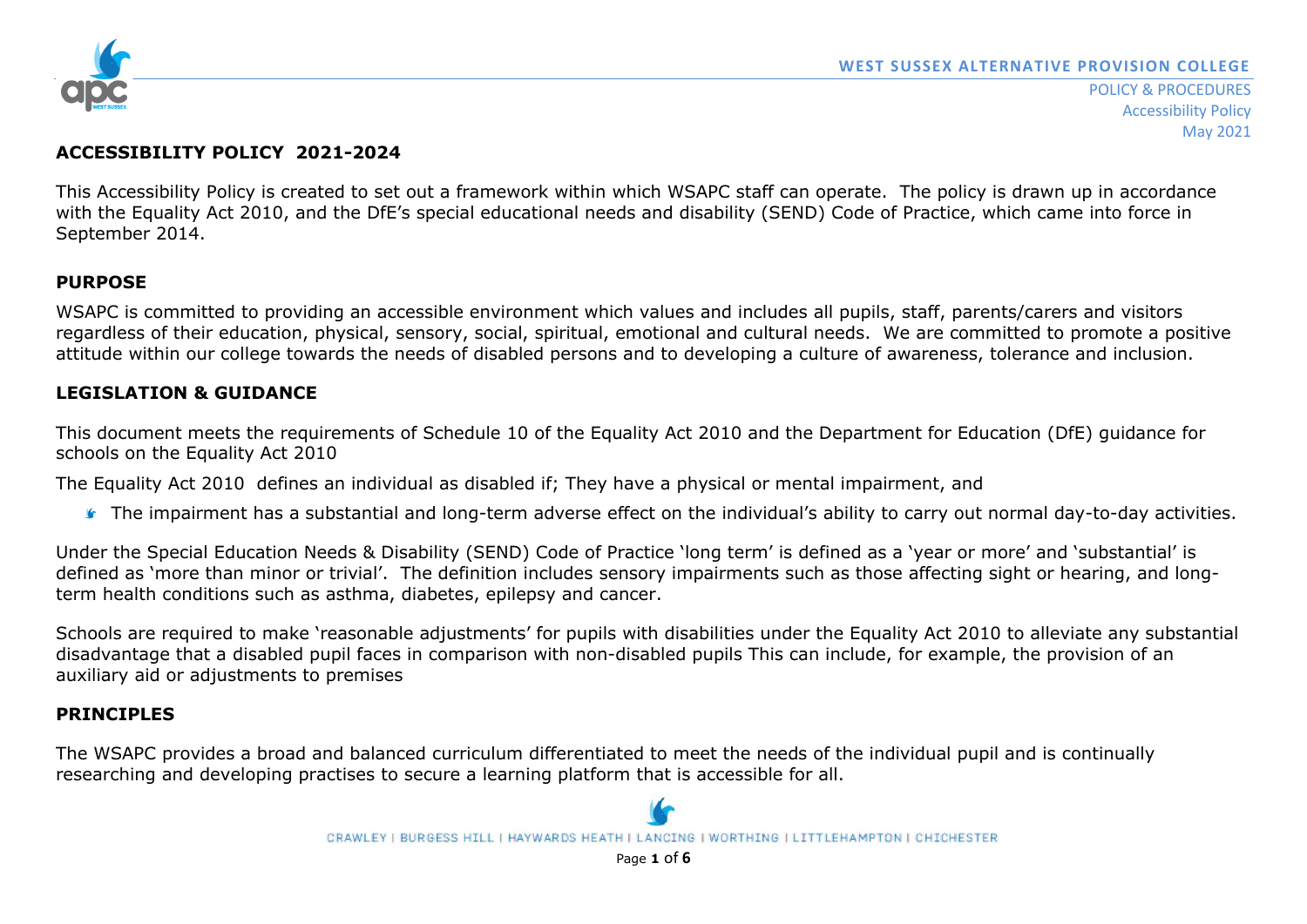

We are committed to ensuring all pupils regardless of disability are individually assessed and reasonable adjustments to the curriculum implemented where required, promoting a successful learning environment. We do this by involving parents/carers in our assessment and respecting their knowledge of their child's needs, valuing their opinion and that of the pupils, combining this information with the expertise of all involved stakeholders to ensure each student has the resource necessary to ensure developmental progression in all areas, taking all reasonable steps to avoid putting disabled pupils at a disadvantage.

The WSAPC will take into account the needs of all stakeholders with physical difficulties when planning and undertaking improvements/refurbishments of the individual Centres, i.e., improved wheelchair accessibility, hearing loops, lighting and effective signage/colour schemes for the visually impaired.

The college will make itself aware of local services, including those provided through the Local Authority and will provide information in alternative forms when required or requested.

The WSAPC is dedicated to eliminate discrimination, promote equality of opportunity and foster good relations between disabled and nondisabled children and young people and pay due regard to the following organisations and related guidance:

- Working together to Safeguard Children (2013) DfE
- **Equality Act 2010: Advice for schools DfE**
- Reasonable Adjustment for Disabled Pupils (2012) Equality and Human Rights Commission
- Supporting Pupils at School with Medical Conditions (2014) DfE
- Special Educational Needs and Disability Code of Practice: 0 to 25 years DfE

The Accessibility Policy will be incorporated and referred to in curriculum policies as they are reviewed and will form part of the Quality School Improvement Plan once a detailed accessibility plan has been determined.

Training to address disability in the workplace is promoted to staff and there is an expectation of al WSAPC members to have regard to matters relating to access.

The accessibility plan will be shared with all staff and a working group will be established to address all curriculum accessibility issues. It will be shared with parents/carers at the point of interview.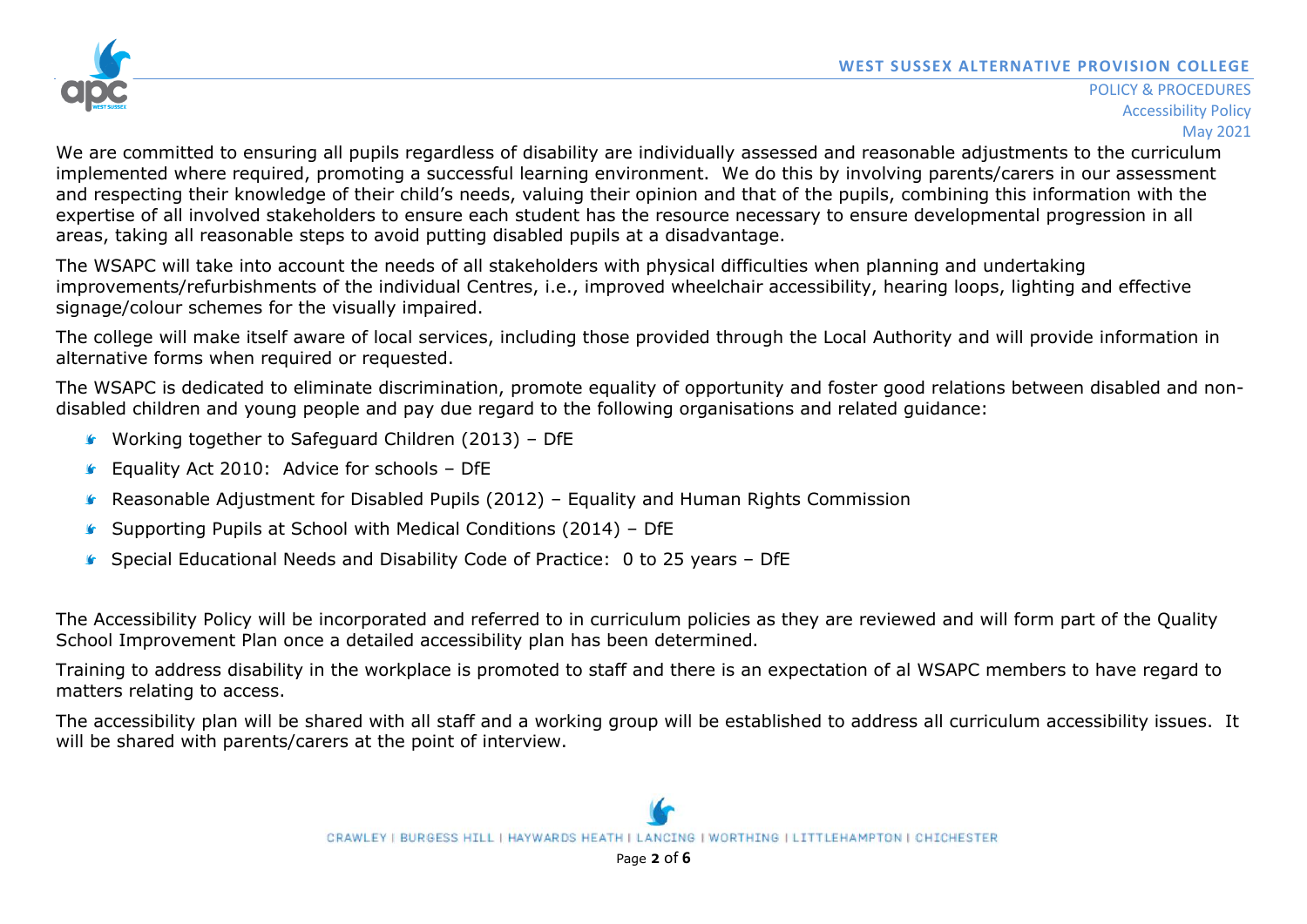

## **MONITORING**

Accessibility is incorporated into improvement plans across the board of facilities, ICT, Curriculum and the College Accountability Plan and this policy along with the plan will be reviewed at the point of a change / on an annual basis.

Accessibility will be a regular agenda item of the Health and Safety Committee is monitored by Governors annually.

# **COMPLAINTS PROCEDURE**

All complaints should be made using the Complaints Procedure which can be found in main reception areas or on the WSAPC website for external stakeholders [\(www.apcollege.co.uk\)](http://www.apcollege.co.uk/), or Sharepoint for staff via the Grievance Policy.

# **AIMS AND OBJECTIVES**

It is a legal requirement that our Accessibility Plan is resourced, implemented and reviewed as necessary and reported on annually. The plan is valid for three years.

The aim of this plan is to ensure no pupil is excluded from learning, no staff member is excluded from carrying out their role and no member of public is excluded for accessing or engaging with the schools services. To meet this aim we will:

- **Increase/ maintain access to the curriculum for pupils with a disability**
- Improve / maintain access to the physical environment of all WSAPC Centres to enable disabled pupils to take better advantage of the education, facilities and services provided.
- **Improve / maintain the availability of accessible information to disabled pupils.**
- **IMPROVE** / maintain the availability of accessible documentation for all.
- **Improve / maintain the accessibility of electronic resources for all.**

# **Current Good Practice**

- **I** Interpreter used to provide support at Key meetings as required.
- **Provision of exam arrangements for pupils who are eligible for access arrangements.**
- **Provision of ICT equipment for disabled stakeholder i.e. dragon software, large monitors**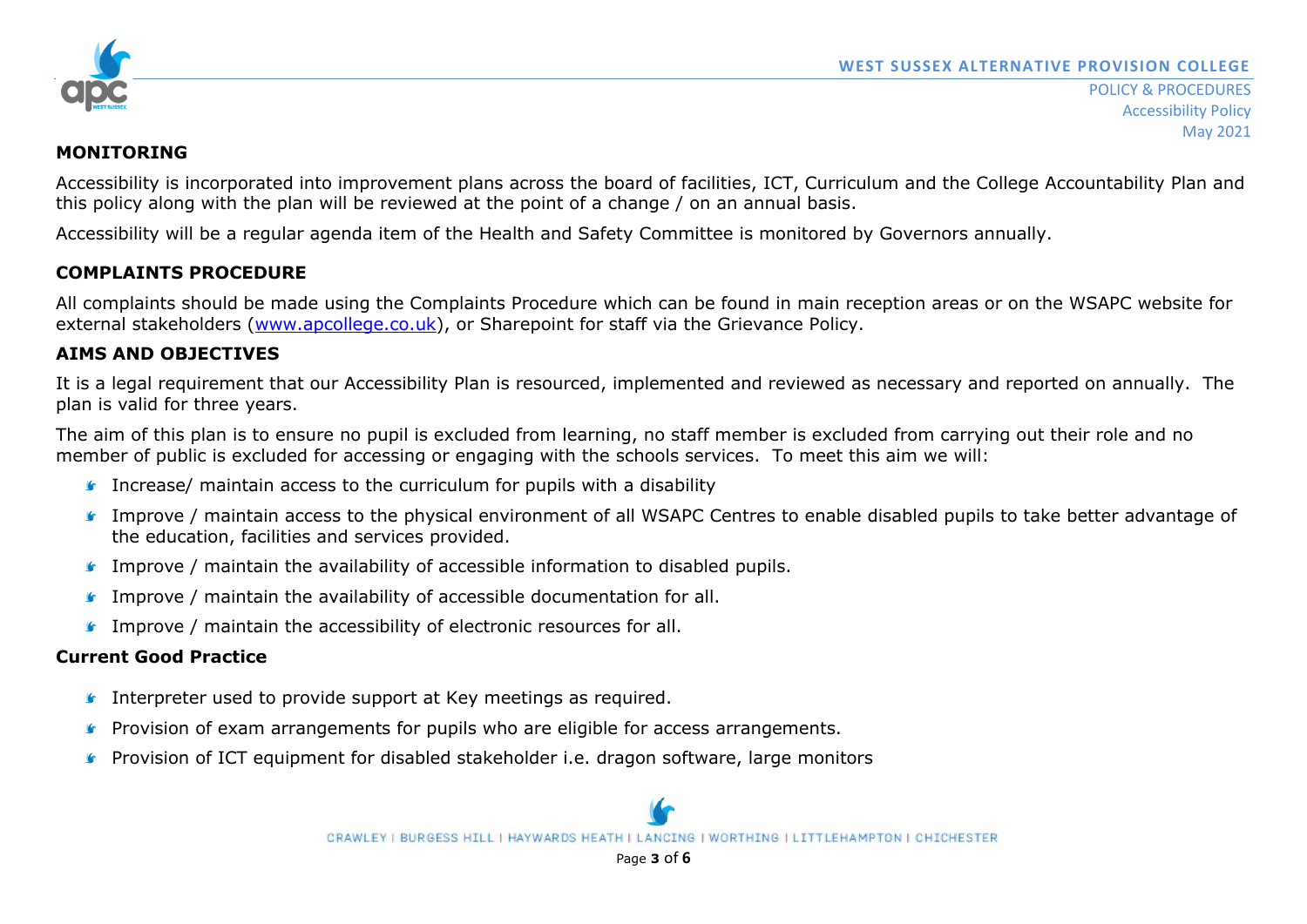

- **Staff Training for working with disabled colleagues.**
- **F** Engagement with Access to Work Partners
- Adjustable height smart boards at all sites.
- **G** Ramps at all sites.
- **Disabled access toilets at all sites.**
- **Age-Appropriate Acceptable Use Agreements.**
- Software to create imagery documentation for those with SEN.

| <b>ACTION</b>                                                                                                                    | <b>TIMETABLE</b><br>(completed<br>by) | <b>ACTIVITIES</b>                                                                  | <b>SUCCESS CRITERIA</b>                                                                                                              | <b>Responsibility</b> | <b>MONITORING</b>                                                                                                                                                                     |
|----------------------------------------------------------------------------------------------------------------------------------|---------------------------------------|------------------------------------------------------------------------------------|--------------------------------------------------------------------------------------------------------------------------------------|-----------------------|---------------------------------------------------------------------------------------------------------------------------------------------------------------------------------------|
| Audit curriculum<br>access and identify<br>requirements to<br>ensure every pupil has<br>full access to learning<br>opportunities | September<br>2021                     | Audit curriculum access                                                            | All staff have clearly<br>identified roles and<br>responsibilities and<br>understand the remit of<br>these.                          | <b>BT</b>             | Resources for disabled<br>pupils reviewed termly and<br>documented in the Pupil<br><b>Risk Assessment and Care</b><br>Plan.<br>Procedures reviewed<br>annually by H & S<br>Committee. |
|                                                                                                                                  |                                       | Provide in depth planning<br>reports, identifying required<br>curriculum resources | Each location has a<br>detailed plan in place to<br>ensure resources are<br>made available for<br>disabled pupils.                   | <b>PE</b>             |                                                                                                                                                                                       |
|                                                                                                                                  |                                       | Identify additional gaps in<br>provision, research and cost<br>required resources. | All staff are fully aware<br>of resources available for<br>disabled pupils and an<br>action plan is created to<br>address weaknesses | <b>JW</b>             |                                                                                                                                                                                       |
|                                                                                                                                  |                                       | Organise staff disability<br>awareness training                                    | All pupils, including<br>visually impaired,<br>children with hearing<br>difficulties or other                                        | <b>SC</b>             |                                                                                                                                                                                       |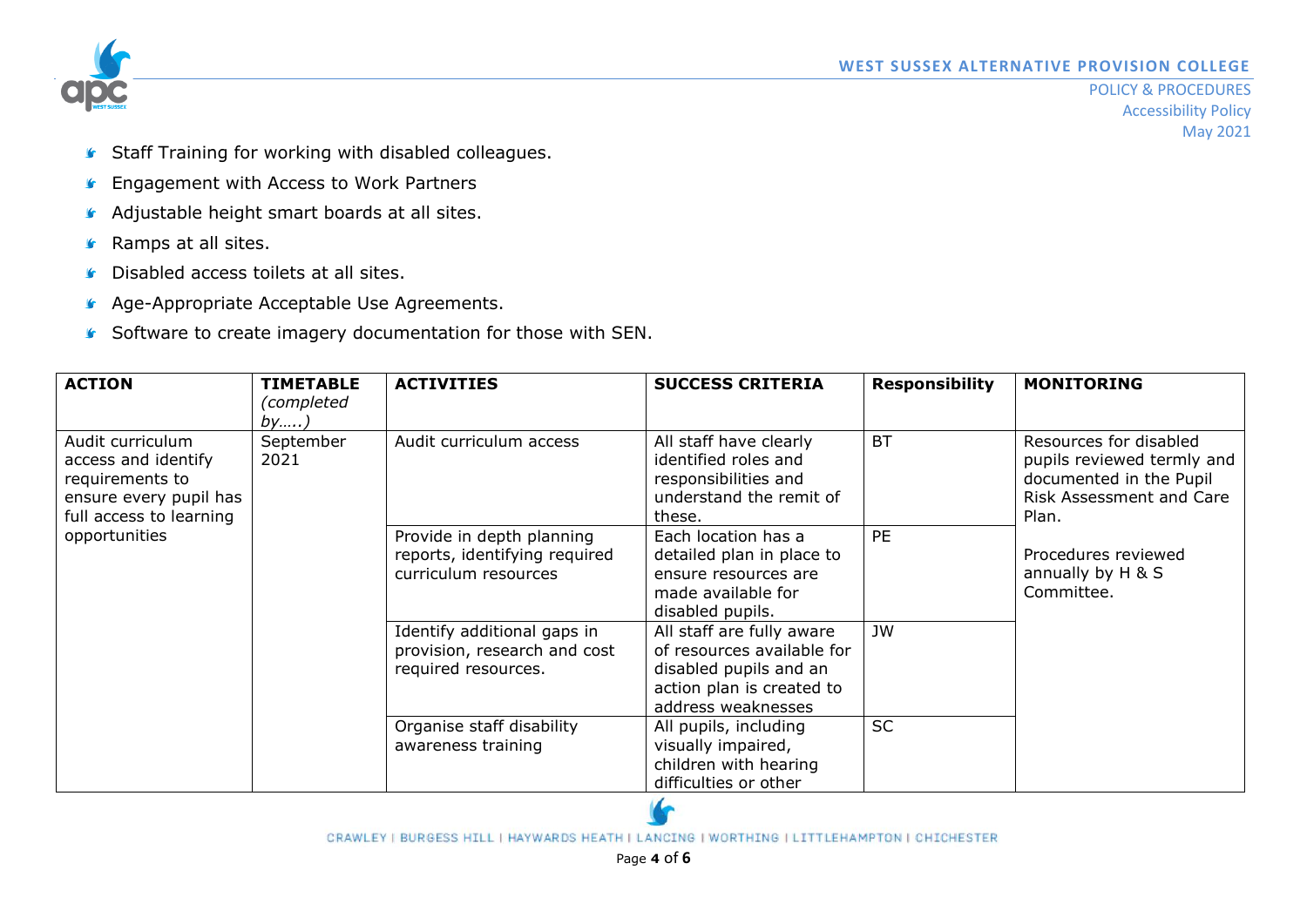

#### POLICY & PROCEDURES

Accessibility Policy

May 2021

|                                                                                                     |         | Review admission Form to<br>ensure all disabilities are<br>identified on admittance and<br>relevant information is<br>circulated appropriately<br>Review Pupil Care Plans and<br>Risk Assessments to ensure<br>that disabilities are<br>incorporated and planning is<br>effective. | physical disabilities,<br>receive the best possible<br>access to curriculum and<br>related activities.<br>Disability is consistently<br>assessed for all                                             | <b>RN</b><br><b>HE</b> |                                                                                                                                 |
|-----------------------------------------------------------------------------------------------------|---------|------------------------------------------------------------------------------------------------------------------------------------------------------------------------------------------------------------------------------------------------------------------------------------|------------------------------------------------------------------------------------------------------------------------------------------------------------------------------------------------------|------------------------|---------------------------------------------------------------------------------------------------------------------------------|
| Audit WSAPC<br>individual Centre<br>environments to<br>ensure suitable access<br>to relevant areas. | Sept 21 | Determine priority action from<br>access survey report.<br>Identify priority areas to<br>improve access, research and<br>cost.                                                                                                                                                     | Processes are in place to<br>ensure effective access is<br>available to all visitors,<br>pupils and staff including<br>those who are visually<br>impaired, have hearing<br>or physical disabilities. | CG<br>CG               | Annual site audits<br>incorporate access<br>ensuring all points are<br>suitably addressed.<br>H & S Committee review<br>termly. |
|                                                                                                     | Sept 21 | Estates development plan<br>incorporates required building<br>improvements to allow safe<br>access for all physically<br>impaired pupils/staff/visitors.                                                                                                                           | Each location will have a<br>detailed plan in place to<br>ensure building<br>improvements are<br>undertaken where<br>possible within a<br>specified period                                           | CG                     | Reviewed annually at H &<br>S meeting and monitored<br>by H & S Representatives.                                                |
|                                                                                                     |         | Access incorporated on all<br>classroom areas and where<br>necessary, identify suitable<br>teaching areas for physically<br>impaired pupils.                                                                                                                                       | At least one teaching<br>area is available to<br>physically impaired<br>pupils within WSAPC                                                                                                          | AHT's                  |                                                                                                                                 |